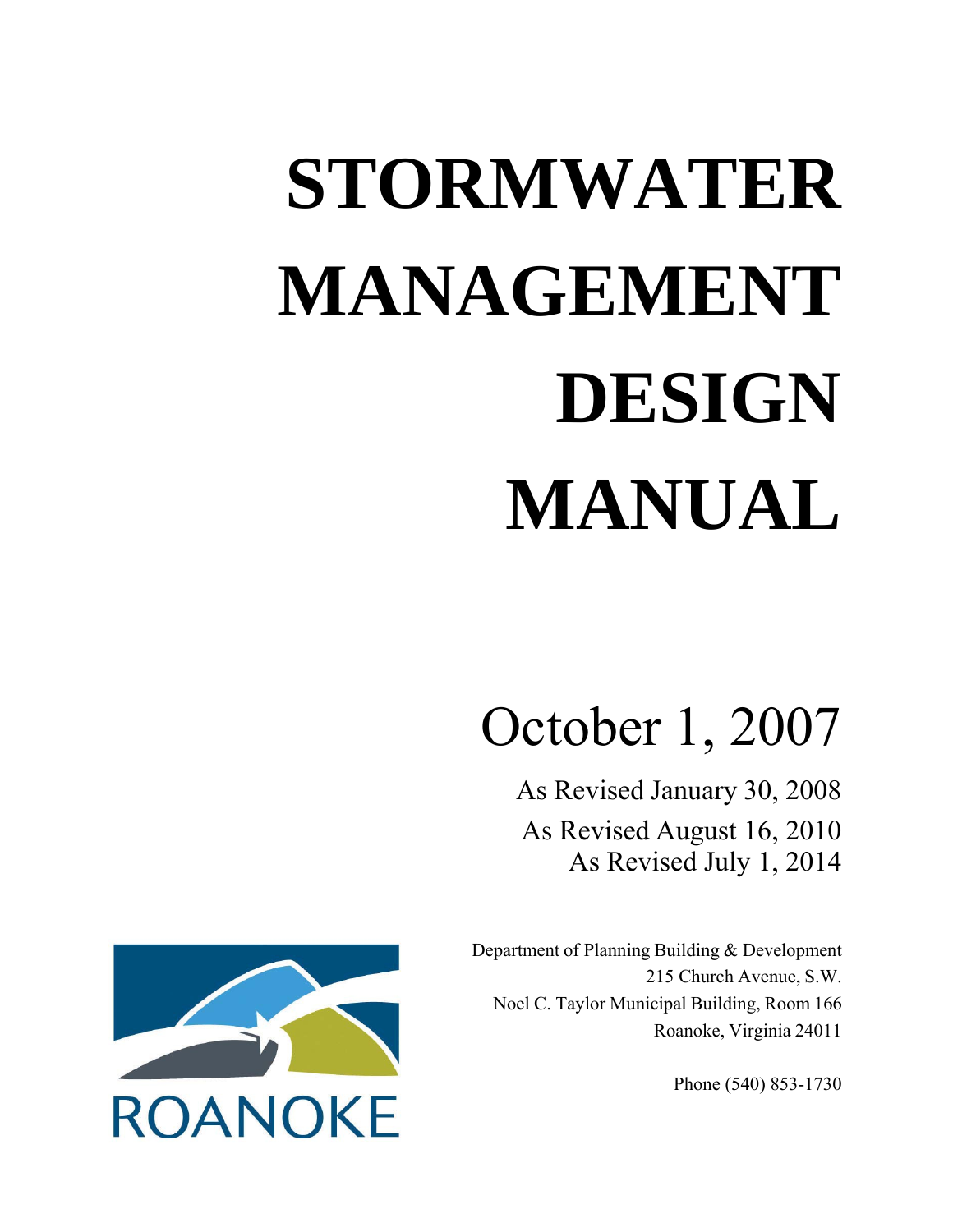| 1.0 |     |       |                                                   |  |
|-----|-----|-------|---------------------------------------------------|--|
|     | 1.1 |       |                                                   |  |
|     | 1.2 |       |                                                   |  |
|     | 1.3 |       |                                                   |  |
|     | 1.4 |       |                                                   |  |
|     | 1.5 |       |                                                   |  |
|     |     | 1.5.1 |                                                   |  |
|     |     | 1.5.2 |                                                   |  |
|     |     | 1.5.3 |                                                   |  |
|     |     | 1.5.4 |                                                   |  |
|     | 1.6 |       |                                                   |  |
|     | 1.7 |       |                                                   |  |
|     |     | 1.7.1 |                                                   |  |
|     |     | 1.7.2 |                                                   |  |
|     |     | 1.7.3 |                                                   |  |
|     | 1.8 |       |                                                   |  |
|     | 1.9 |       |                                                   |  |
| 2.0 |     |       | <b>RESERVED FOR FUTURE USE</b>                    |  |
| 3.0 |     |       | STORMWATER MANAGEMENT PLAN REVIEW AND APPROVAL  1 |  |
|     | 3.1 |       |                                                   |  |
|     | 3.2 |       |                                                   |  |
|     |     |       |                                                   |  |
|     | 3.3 |       |                                                   |  |
|     |     | 3.3.1 |                                                   |  |
|     |     | 3.3.2 |                                                   |  |
|     |     | 3.3.3 |                                                   |  |
|     | 3.4 |       |                                                   |  |
|     |     |       | APPENDIX 3A - STORMWATER MANAGEMENT PLAN          |  |
|     |     |       |                                                   |  |
| 4.0 |     |       |                                                   |  |
|     | 4.1 |       |                                                   |  |
|     | 4.2 |       |                                                   |  |
|     |     | 4.2.1 |                                                   |  |
|     |     | 4.2.2 |                                                   |  |
|     |     | 4.2.3 |                                                   |  |
|     | 4.3 |       |                                                   |  |

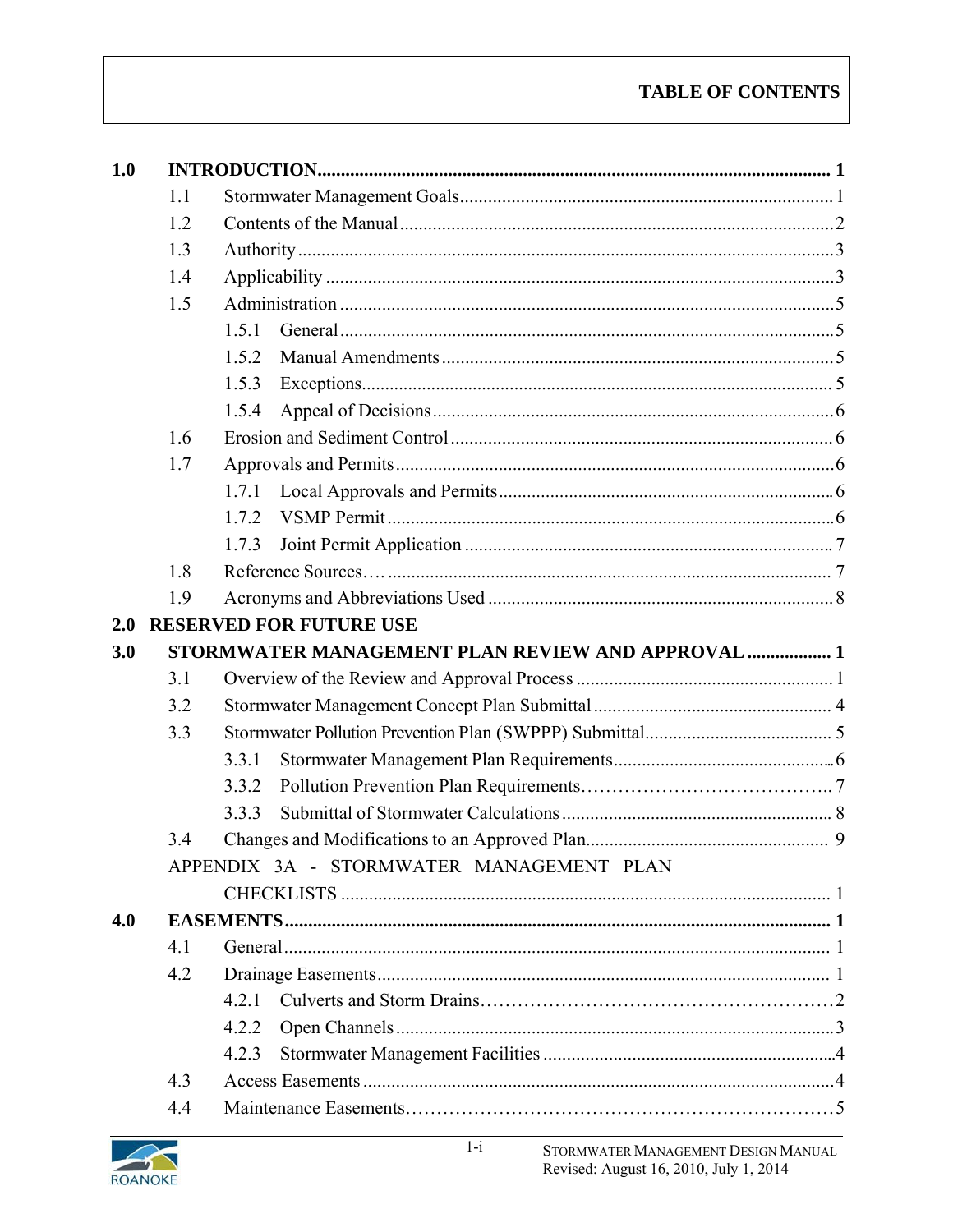| 5.0 |     |       |                                                                     |  |
|-----|-----|-------|---------------------------------------------------------------------|--|
|     |     | 5.2.1 |                                                                     |  |
|     |     | 5.2.2 |                                                                     |  |
|     |     | 5.2.3 |                                                                     |  |
|     |     |       |                                                                     |  |
|     |     |       |                                                                     |  |
|     | 5.3 |       |                                                                     |  |
|     |     | 5.3.1 |                                                                     |  |
|     |     | 5.3.2 |                                                                     |  |
|     |     | 5.3.3 |                                                                     |  |
|     |     | 5.3.4 |                                                                     |  |
|     | 5.4 |       |                                                                     |  |
|     |     | 5.4.1 |                                                                     |  |
|     |     | 5.4.2 |                                                                     |  |
|     |     | 5.4.3 | Hydrograph Methods for Design of Stormwater Management Facilities 5 |  |
|     | 5.5 |       |                                                                     |  |
|     |     | 5.5.1 |                                                                     |  |
|     |     |       |                                                                     |  |
|     |     |       |                                                                     |  |
|     |     |       |                                                                     |  |
|     |     |       |                                                                     |  |
|     |     |       |                                                                     |  |
|     |     | 5.5.2 |                                                                     |  |
|     |     |       |                                                                     |  |
|     |     |       |                                                                     |  |
|     |     |       |                                                                     |  |
|     |     | 5.5.3 |                                                                     |  |
|     |     |       | 5.5.3.1                                                             |  |
|     |     |       |                                                                     |  |
|     |     |       |                                                                     |  |
|     |     |       |                                                                     |  |
|     |     |       |                                                                     |  |
|     |     |       |                                                                     |  |
|     | 5.6 |       |                                                                     |  |
|     |     | 5.6.1 |                                                                     |  |
|     | 5.7 |       |                                                                     |  |

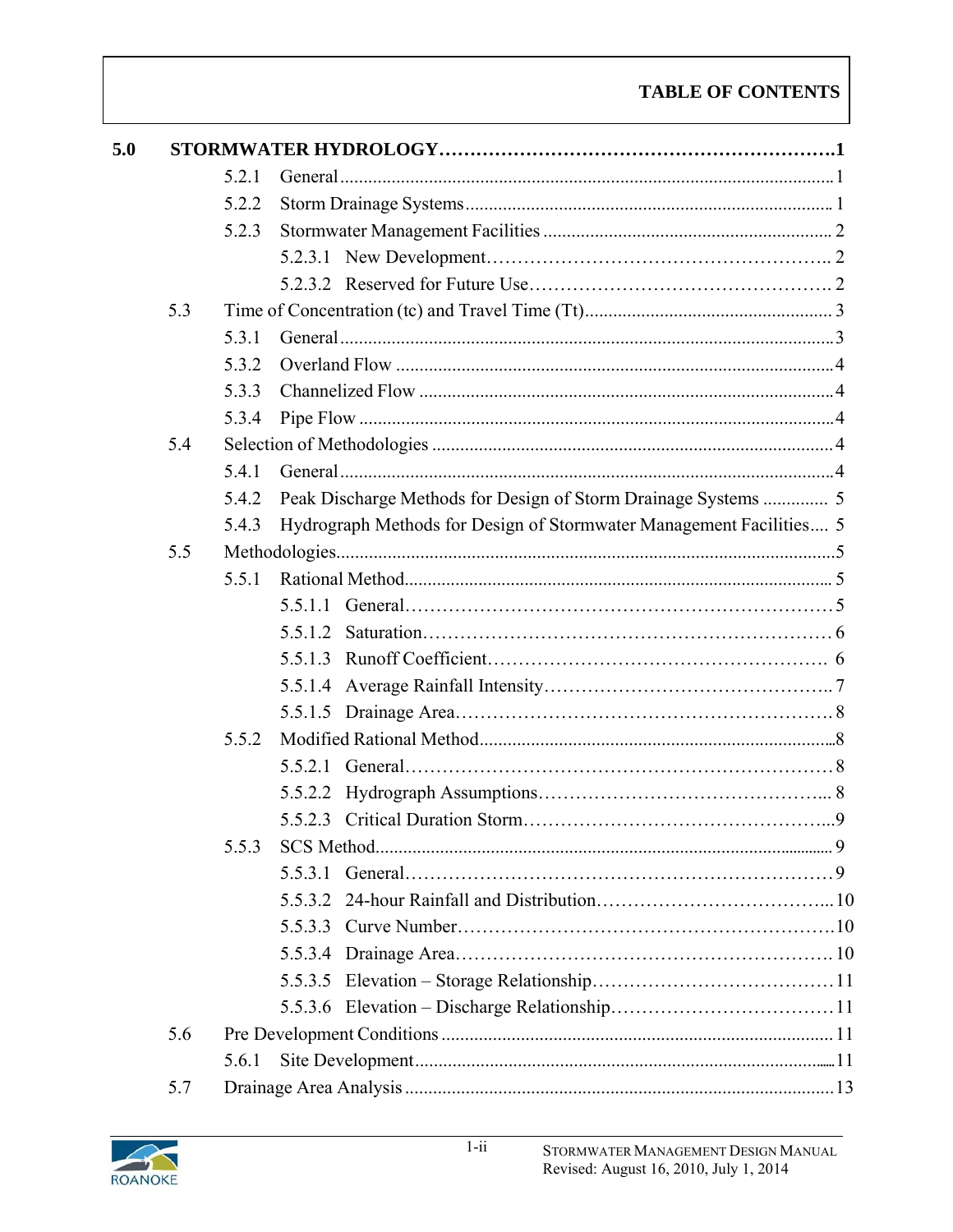|     |     | APPENDIX 5A - DESIGN AIDS FROM CHAPTER 6, VDOT   |
|-----|-----|--------------------------------------------------|
|     |     |                                                  |
|     |     | APPENDIX 5B - DESIGN AIDS FROM CHAPTER 4, VA SWM |
|     |     |                                                  |
|     |     | APPENDIX 5C- INFORMATION FROM VDOT HYDRAULIC     |
|     |     |                                                  |
| 6.0 |     |                                                  |
|     | 6.1 |                                                  |
|     | 6.2 |                                                  |
|     |     | 6.2.1                                            |
|     |     | 6.2.2                                            |
|     |     | 6.2.3<br>6.2.4                                   |
|     |     | 6.2.5                                            |
|     |     | 6.2.6                                            |
|     |     | 6.2.7                                            |
|     |     |                                                  |
|     |     |                                                  |
|     |     |                                                  |
|     |     |                                                  |
|     |     | 6.2.8                                            |
|     |     |                                                  |
|     |     |                                                  |
|     |     |                                                  |
|     |     |                                                  |
|     |     | 6.2.9                                            |
|     |     |                                                  |
|     | 6.3 |                                                  |
|     | 6.4 |                                                  |
|     |     | APPENDIX 6A - AIDS FOR OPEN CHANNEL DESIGN FROM  |
|     |     |                                                  |
| 7.0 |     |                                                  |
|     | 7.1 |                                                  |
|     | 7.2 |                                                  |
|     |     | 7.2.1                                            |
|     |     | 7.2.2                                            |
|     |     |                                                  |
|     |     |                                                  |

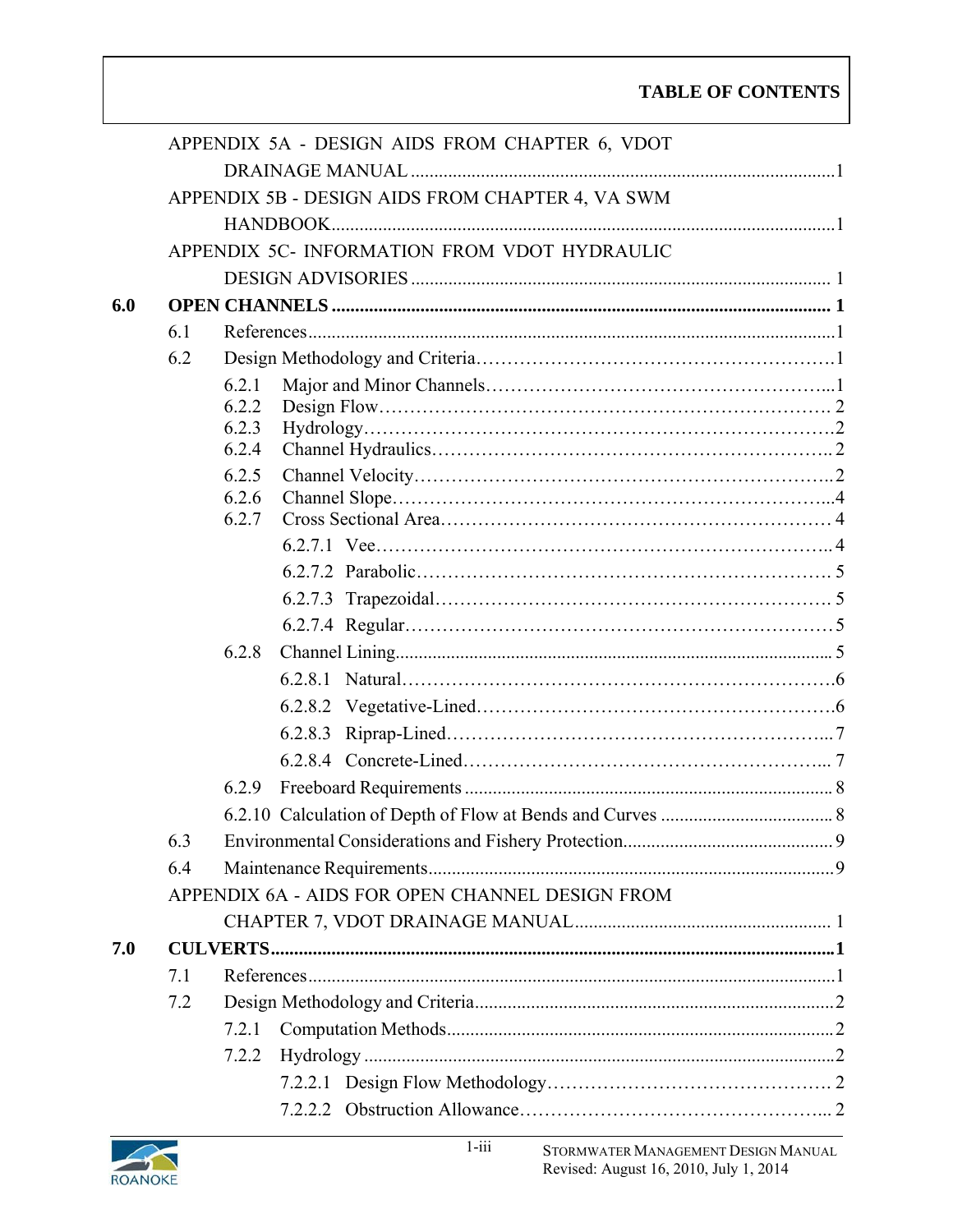|     |     | 7.2.3                                     |  |
|-----|-----|-------------------------------------------|--|
|     |     |                                           |  |
|     |     |                                           |  |
|     |     |                                           |  |
|     |     |                                           |  |
|     |     |                                           |  |
|     |     | 7.2.4                                     |  |
|     |     | 7.2.5                                     |  |
|     |     | 7.2.6                                     |  |
|     |     | 7.2.7                                     |  |
|     |     |                                           |  |
|     |     |                                           |  |
|     |     | 7.2.8                                     |  |
|     |     | 7.2.9                                     |  |
|     |     |                                           |  |
|     |     |                                           |  |
|     | 7.3 |                                           |  |
|     |     | 7.3.1                                     |  |
|     |     | 7.3.2                                     |  |
|     | 7.4 |                                           |  |
|     | 7.5 |                                           |  |
|     |     | APPENDIX 7A - AIDS FOR STORMWATER CULVERT |  |
|     |     | DESIGN FROM CHAPTER 8, VDOT DRAINAGE      |  |
|     |     |                                           |  |
| 8.0 |     |                                           |  |
|     |     |                                           |  |
|     | 8.2 |                                           |  |
|     |     | 8.2.1                                     |  |
|     |     | 8.2.2                                     |  |
|     |     | 8.2.3                                     |  |
|     |     | 8.2.4                                     |  |
|     |     |                                           |  |
|     |     |                                           |  |
|     |     |                                           |  |
|     |     | 8.2.5                                     |  |
|     |     |                                           |  |

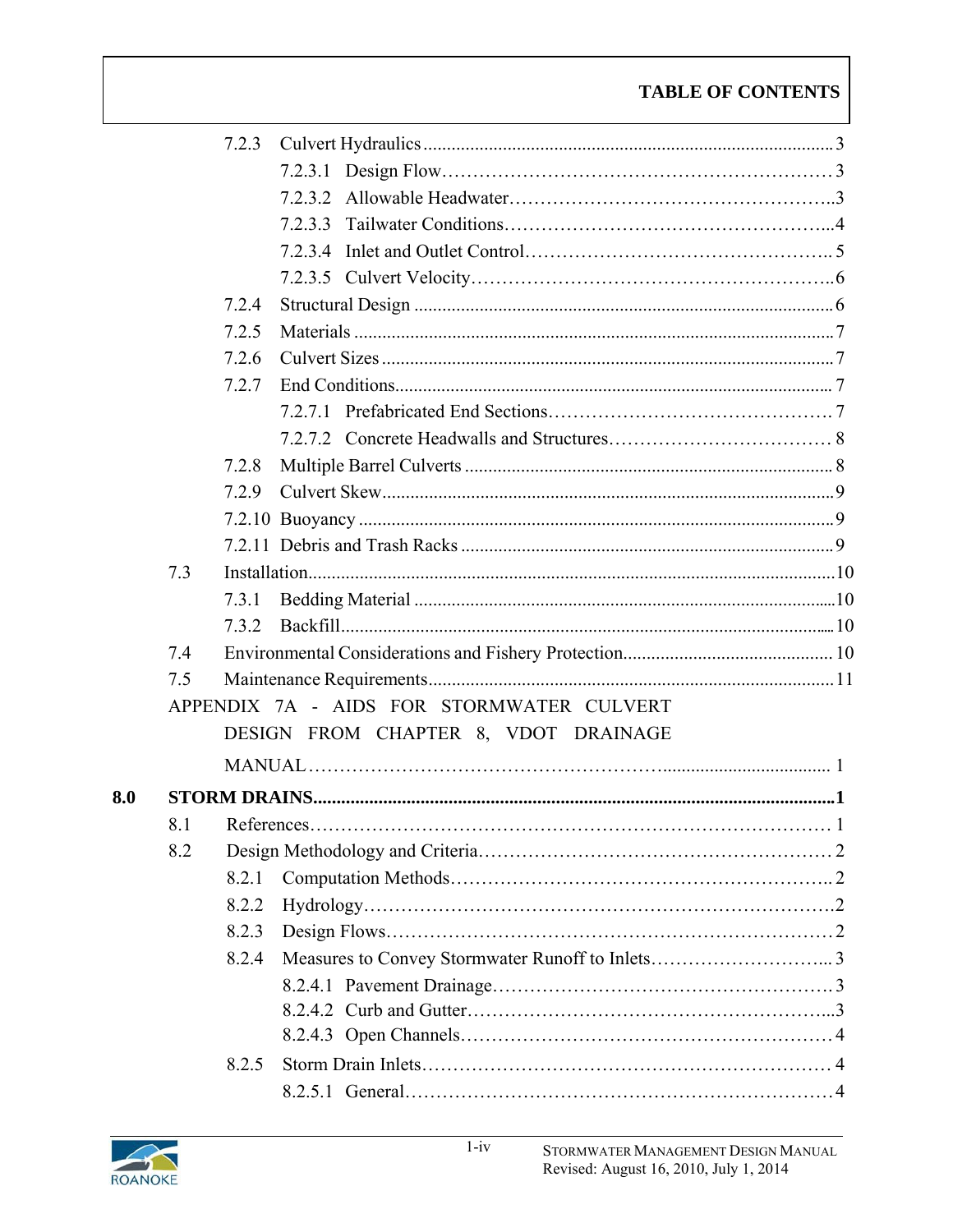|     |     | 8.2.6 |                                           |  |
|-----|-----|-------|-------------------------------------------|--|
|     |     |       |                                           |  |
|     |     |       |                                           |  |
|     |     |       |                                           |  |
|     |     |       |                                           |  |
|     |     |       |                                           |  |
|     |     | 8.2.7 |                                           |  |
|     |     |       |                                           |  |
|     |     |       |                                           |  |
|     |     |       |                                           |  |
|     |     |       |                                           |  |
|     |     | 8.2.8 |                                           |  |
|     |     | 8.2.9 |                                           |  |
|     |     |       |                                           |  |
|     |     |       |                                           |  |
|     |     |       |                                           |  |
|     | 8.3 |       |                                           |  |
|     |     |       |                                           |  |
|     |     | 832   |                                           |  |
|     |     | 8.3.3 |                                           |  |
|     | 8.4 |       |                                           |  |
|     | 8.5 |       |                                           |  |
|     | 8.6 |       |                                           |  |
|     |     |       | APPENDIX 8A - AIDS FOR STORM DRAIN SYSTEM |  |
|     |     |       | DESIGN FROM CHAPTER 9, VDOT DRAINAGE      |  |
|     |     |       |                                           |  |
| 9.0 |     |       |                                           |  |
|     | 9.1 |       |                                           |  |

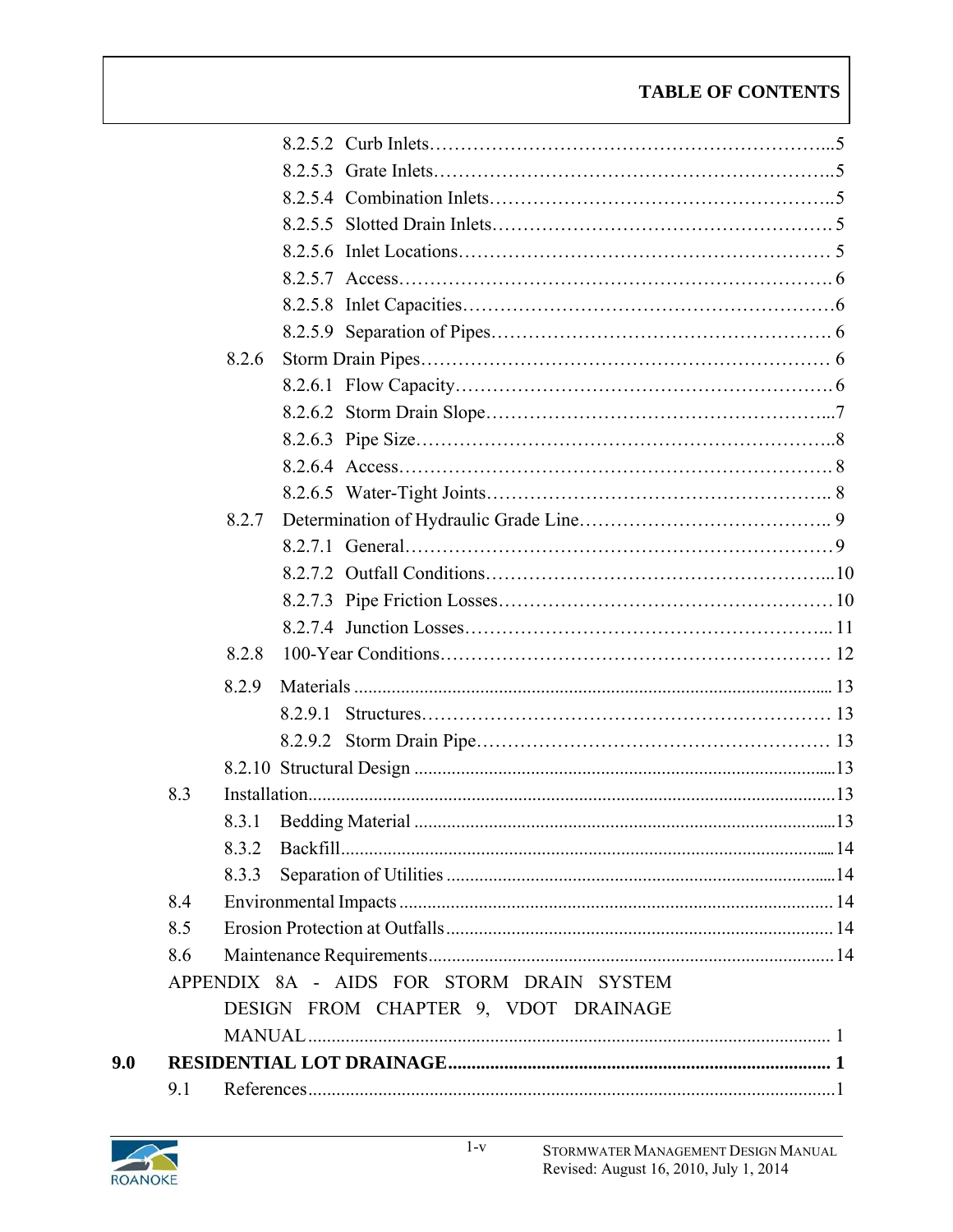|             | 9.2  |       |  |  |
|-------------|------|-------|--|--|
|             | 9.3  |       |  |  |
|             |      | 9.3.1 |  |  |
|             |      | 9.3.2 |  |  |
|             | 9.4  |       |  |  |
|             | 9.5  |       |  |  |
| <b>10.0</b> |      |       |  |  |
|             | 10.1 |       |  |  |
|             | 10.2 |       |  |  |
|             |      |       |  |  |
|             |      |       |  |  |
|             |      |       |  |  |
|             |      |       |  |  |
|             |      |       |  |  |
|             |      |       |  |  |
|             |      |       |  |  |
|             |      |       |  |  |
|             |      |       |  |  |
|             |      |       |  |  |
|             |      |       |  |  |
|             |      |       |  |  |
|             |      |       |  |  |
|             |      |       |  |  |
|             |      |       |  |  |
|             | 10.3 |       |  |  |
| <b>11.0</b> |      |       |  |  |
|             | 11.1 |       |  |  |
|             | 11.2 |       |  |  |
|             |      |       |  |  |
|             |      |       |  |  |
|             |      |       |  |  |
|             |      |       |  |  |
|             |      |       |  |  |
|             |      |       |  |  |
|             | 11.3 |       |  |  |
|             | 11.4 |       |  |  |
|             | 11.5 |       |  |  |

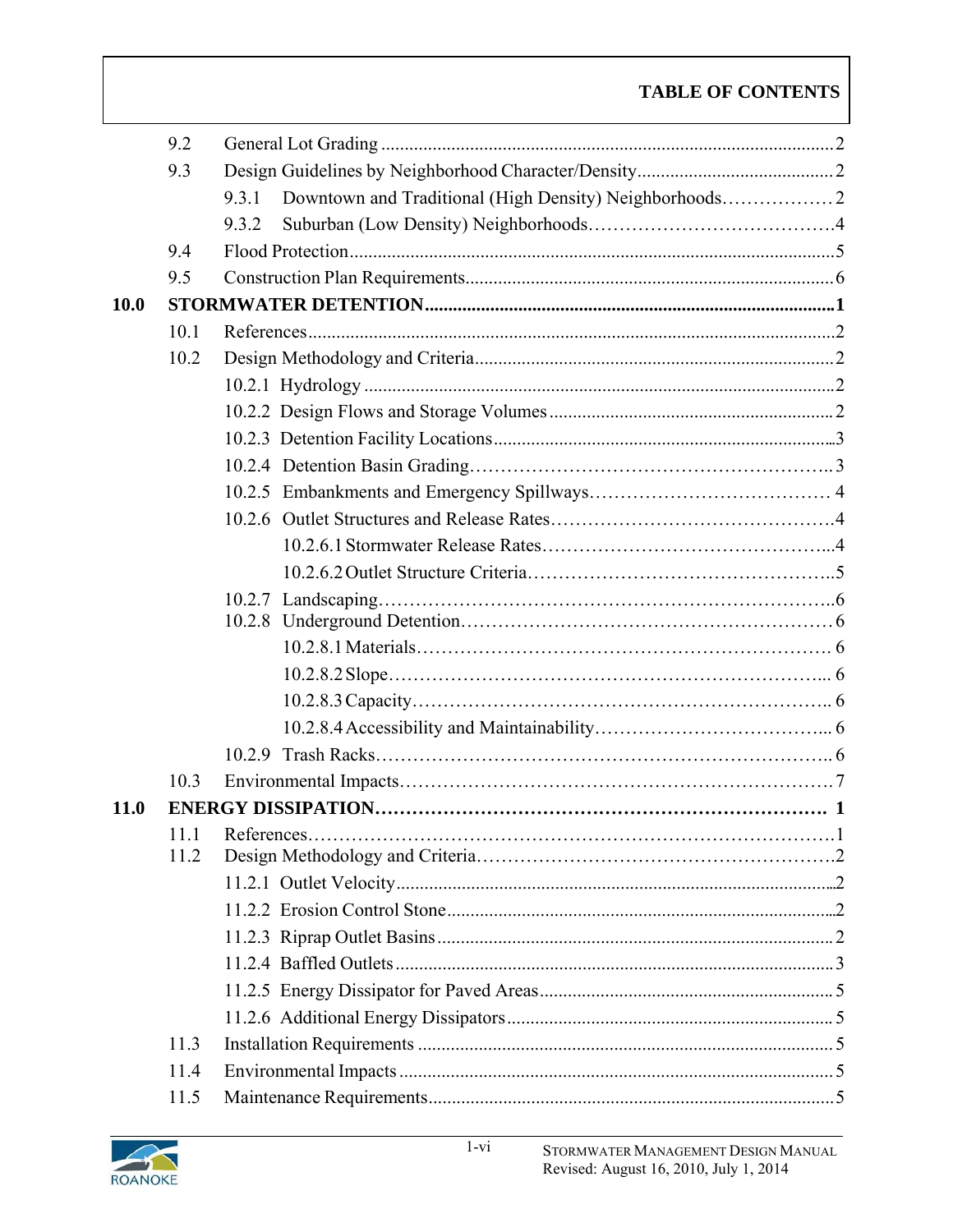|                                                   |      | APPENDIX 11A - AIDS FOR ENERGY DISSIPATION DESIGN        |  |  |  |  |
|---------------------------------------------------|------|----------------------------------------------------------|--|--|--|--|
|                                                   |      |                                                          |  |  |  |  |
| APPENDIX 11B - AIDS FOR ENERGY DISSIPATION DESIGN |      |                                                          |  |  |  |  |
|                                                   |      |                                                          |  |  |  |  |
|                                                   |      | APPENDIX 11C<br>- ENERGY DISSIPATION DESIGN              |  |  |  |  |
|                                                   |      |                                                          |  |  |  |  |
| 12.0                                              |      |                                                          |  |  |  |  |
|                                                   | 12.1 |                                                          |  |  |  |  |
|                                                   | 12.2 |                                                          |  |  |  |  |
|                                                   | 12.3 |                                                          |  |  |  |  |
|                                                   | 12.4 |                                                          |  |  |  |  |
| 13.0                                              |      |                                                          |  |  |  |  |
| 14.0                                              |      |                                                          |  |  |  |  |
| 15.0                                              |      | <b>MAINTENANCE OF STORMWATER MANAGEMENT FACILITIES 1</b> |  |  |  |  |
|                                                   | 15.1 |                                                          |  |  |  |  |
|                                                   | 15.2 |                                                          |  |  |  |  |
|                                                   | 15.3 |                                                          |  |  |  |  |
|                                                   |      |                                                          |  |  |  |  |
| 16.0                                              |      |                                                          |  |  |  |  |
|                                                   | 16.1 |                                                          |  |  |  |  |
|                                                   |      |                                                          |  |  |  |  |
|                                                   |      |                                                          |  |  |  |  |
|                                                   |      |                                                          |  |  |  |  |
|                                                   | 16.2 |                                                          |  |  |  |  |
|                                                   | 16.3 |                                                          |  |  |  |  |
|                                                   | 16.4 |                                                          |  |  |  |  |
|                                                   |      |                                                          |  |  |  |  |
|                                                   |      |                                                          |  |  |  |  |
|                                                   |      |                                                          |  |  |  |  |
|                                                   |      |                                                          |  |  |  |  |

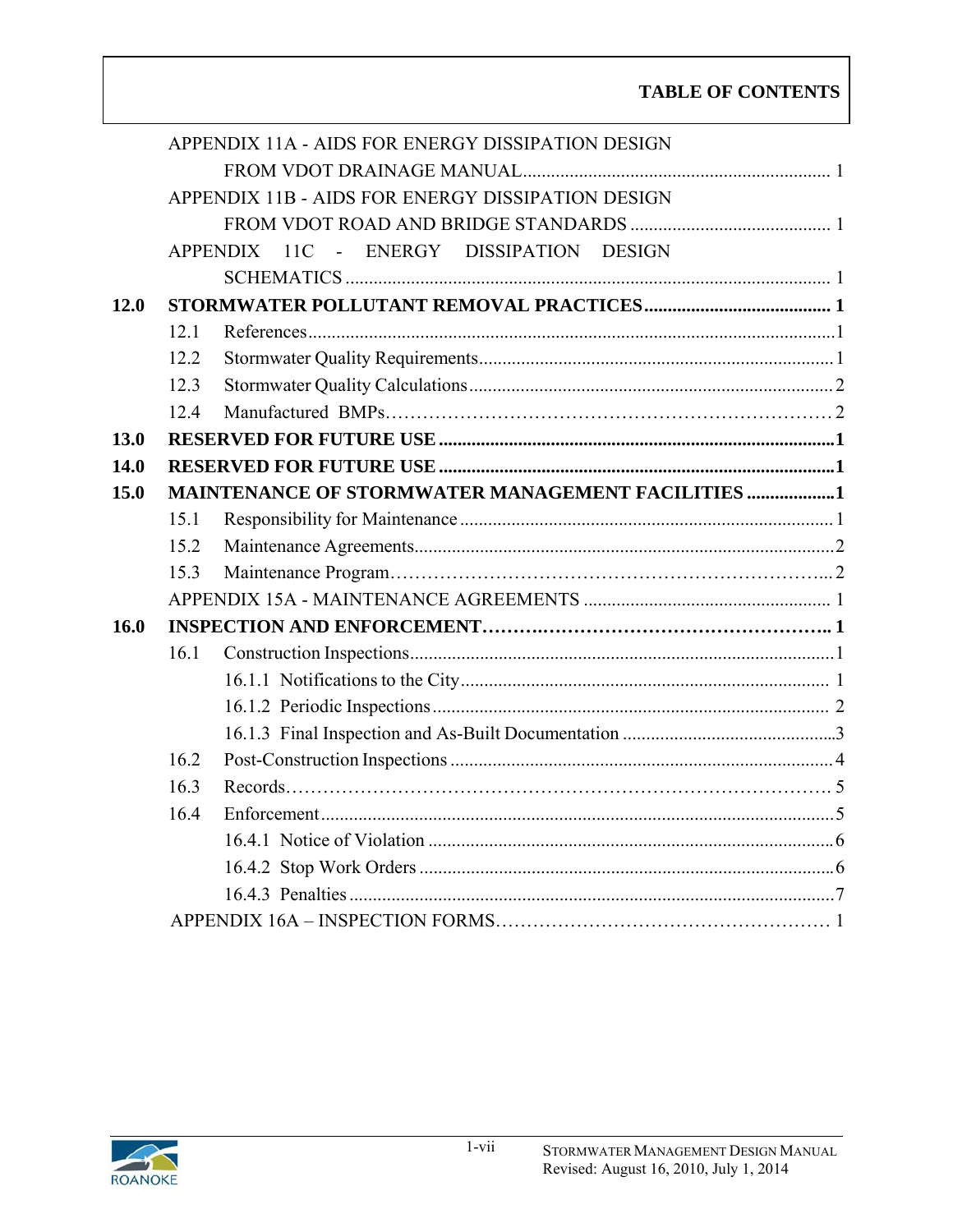The following table presents a summary of revisions to the Stormwater Management Design Manual as approved by the City Manager's Office. The date of any revision is indicated on the footer of each affected page.

| <b>Date of Revision</b> | <b>Revisions Made</b>                                                                                                                                                                        |
|-------------------------|----------------------------------------------------------------------------------------------------------------------------------------------------------------------------------------------|
| January 30, 2008        | Added Chapter 9, Residential Drainage<br>$\bullet$<br>Updated Appendix 15A, Maintenance Agreements<br>$\bullet$                                                                              |
| August 16, 2010         | Chapter 1, Introduction - added second Linear Development Exemption<br>$\bullet$<br>Chapter 2, use of LID/Green Infrastructure - added guidance for<br>$\bullet$<br><b>Interceptor Trees</b> |
| July 1, 2014            | - Revision of manual to comply with new VSMP requirements                                                                                                                                    |
|                         |                                                                                                                                                                                              |

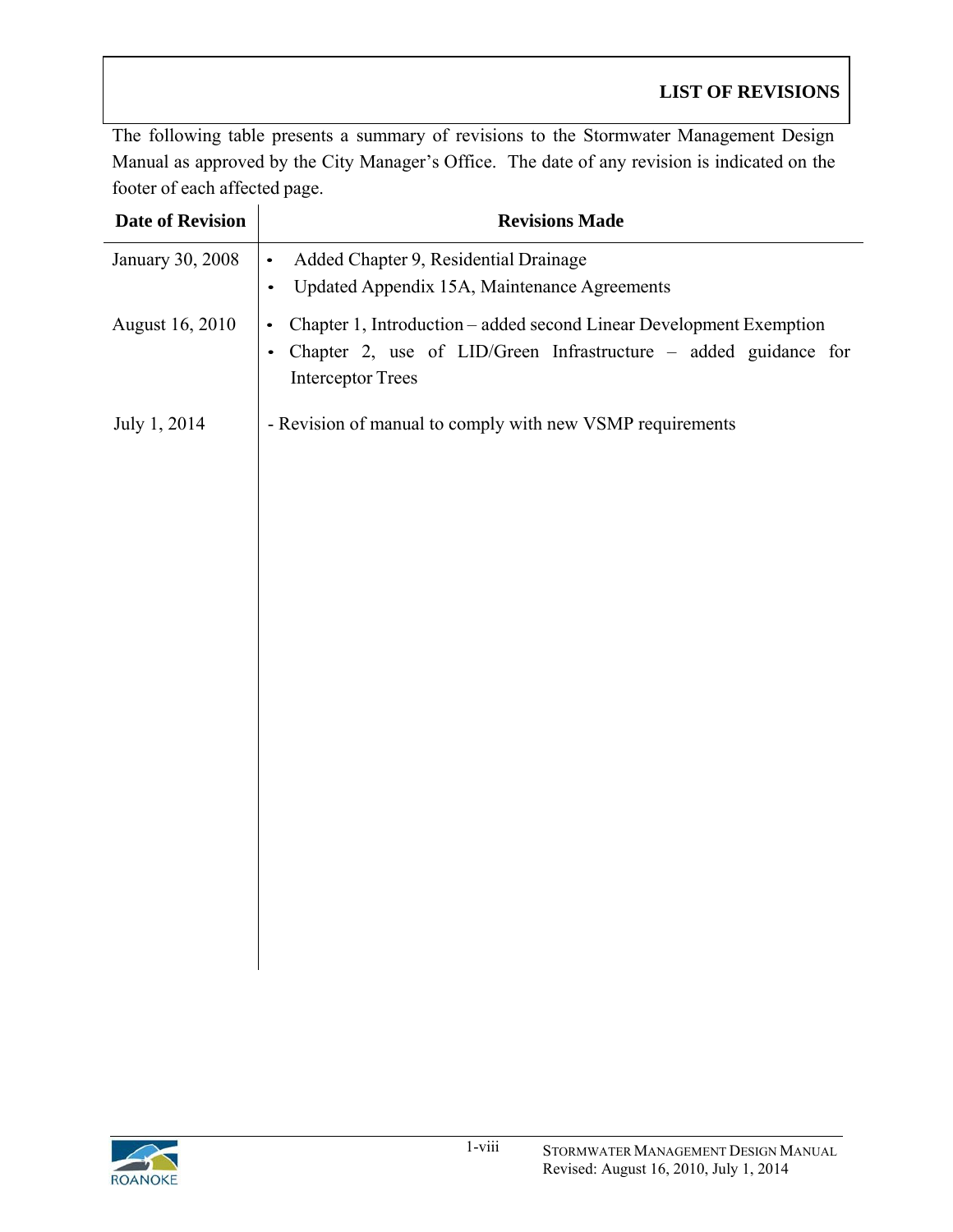#### **1.0 INTRODUCTION**

#### **1.1 Stormwater Management Goals**

The City stormwater management goals are to minimize and mitigate these adverse effects of land development by implementing effective stormwater management Best Management Practices (BMPs) as required by the City Code.

As land is developed and woodlands and pastures are converted to more intensive commercial and residential uses, the increase in impervious surfaces (pavements and buildings) cause adverse effects including:

- Increased flooding
- Increased erosion and deposition of sediment in streams
- Increased property damage due to flooding, erosion, or deposition
- Less base flow in streams due to less groundwater recharge
- Increased runoff of pollutants (nutrients, sediment, bacteria, oil)
- Decreased stream biodiversity

The City Stormwater Management Design Manual, hereafter called the Design Manual, was developed to provide guidance to developers, property owners, and design professionals and to assist them in meeting the Stormwater Management Ordinance requirements. It serves as a local supplement to, and not as a replacement for, existing State guidance manuals that address proper stormwater management design techniques. These manuals include:

- Virginia Department of Environmental Quality Stormwater Management Handbook, First Edition 1999 & Second Edition 2013
- Virginia Department of Transportation Drainage Manual
- Virginia Department of Environmental Quality Erosion and Sediment Control Handbook

The use of the Design Manual and generally accepted references should ensure that standard, acceptable design practices are used for stormwater management designs.

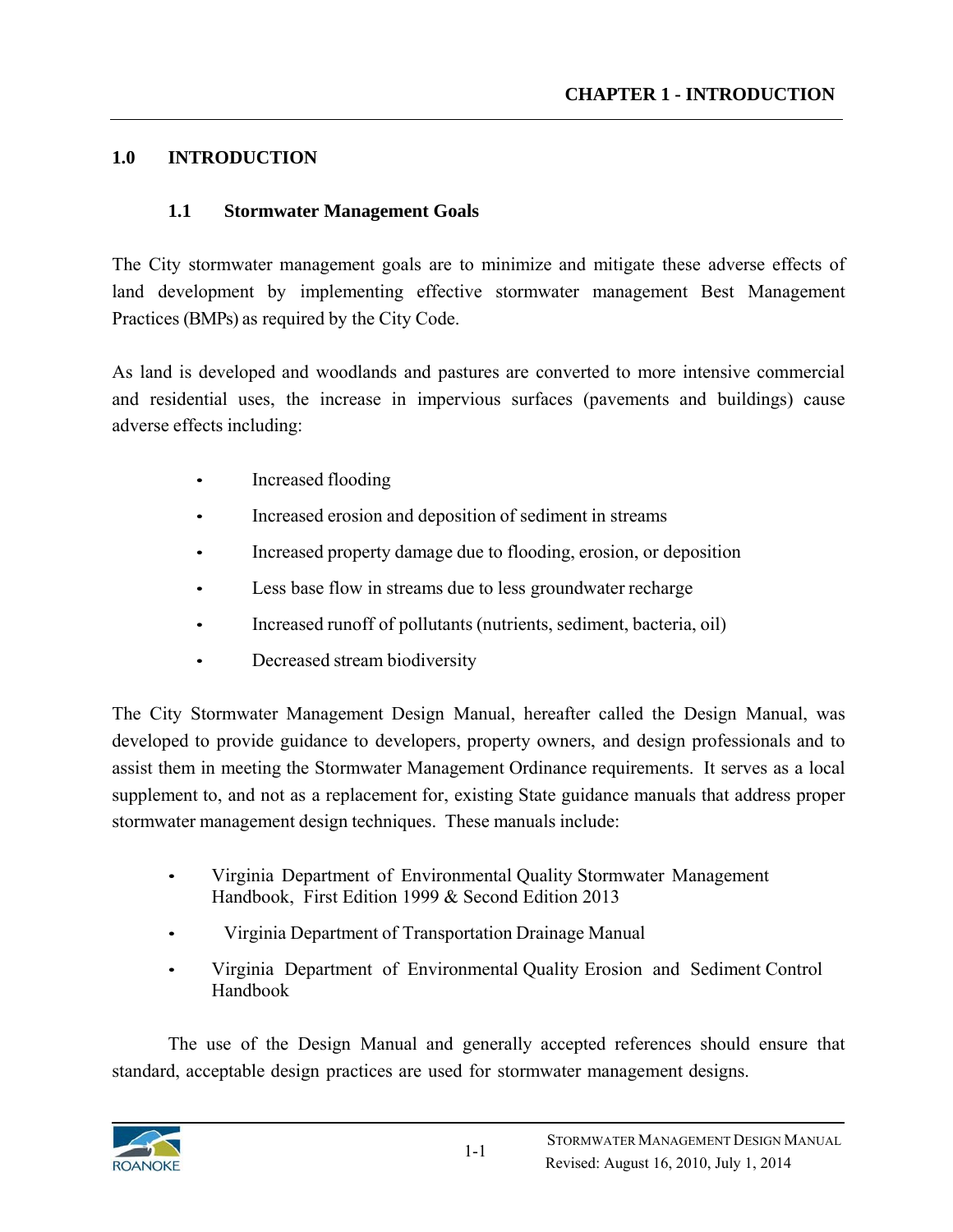#### **1.2 Contents of the Manual**

The Design Manual is divided into 16 chapters. An overview of each chapter is presented below.

Chapter 1 – Introduction - presents the general background and purpose behind the Design Manual. The chapter documents the goals of the program, the applicable requirements for stormwater management, variance requests and the administration of the program.

#### Chapter 2 – Reserved for Future Use

Chapter 3 – Stormwater Management Plan Review and Approval - presents the process that the applicant and the City follow to assure that the requirements of the stormwater management program and the Storm water Management Ordinance are met. The chapter covers the conception, construction, submittal, review, and approval of the stormwater pollution prevention plan as a part of the overall Development Plan package.

Chapter 4 – Easements - establishes the requirements for easements for stormwater management facilities and storm drainage systems.

Chapter 5 – Stormwater Hydrology - documents the hydrologic design practices used to establish design flows necessary to design storm drainage systems and stormwater management facilities. Calculation design methodologies and event frequencies are established.

Chapter 6 – Open Channels - presents the requirements for open channel hydraulics, including cross section requirements, side slopes, widths, slopes, channel linings, and calculation methods.

Chapter 7 – Culverts - presents the requirements for culverts, including materials, slopes, headwater and tailwater limitations, and design calculation methods.

Chapter 8 – Storm Drains - presents the requirements for storm drains, including storm drain piping sizes, and lengths, and storm drain inlet hydraulics.

#### Chapter 9 – Reserved

Chapter 10 – Detention and Retention Storage - presents requirements and design criteria for stormwater storage facilities. Design criteria include location, sizing requirements, site access, release rates, and spillway requirements.

Chapter 11 – Energy Dissipation - includes the requirements for velocity and energy reduction devices at the discharge from storm drains, culverts, open channels, and other stormwater management systems. Energy dissipation is required to prevent excessive

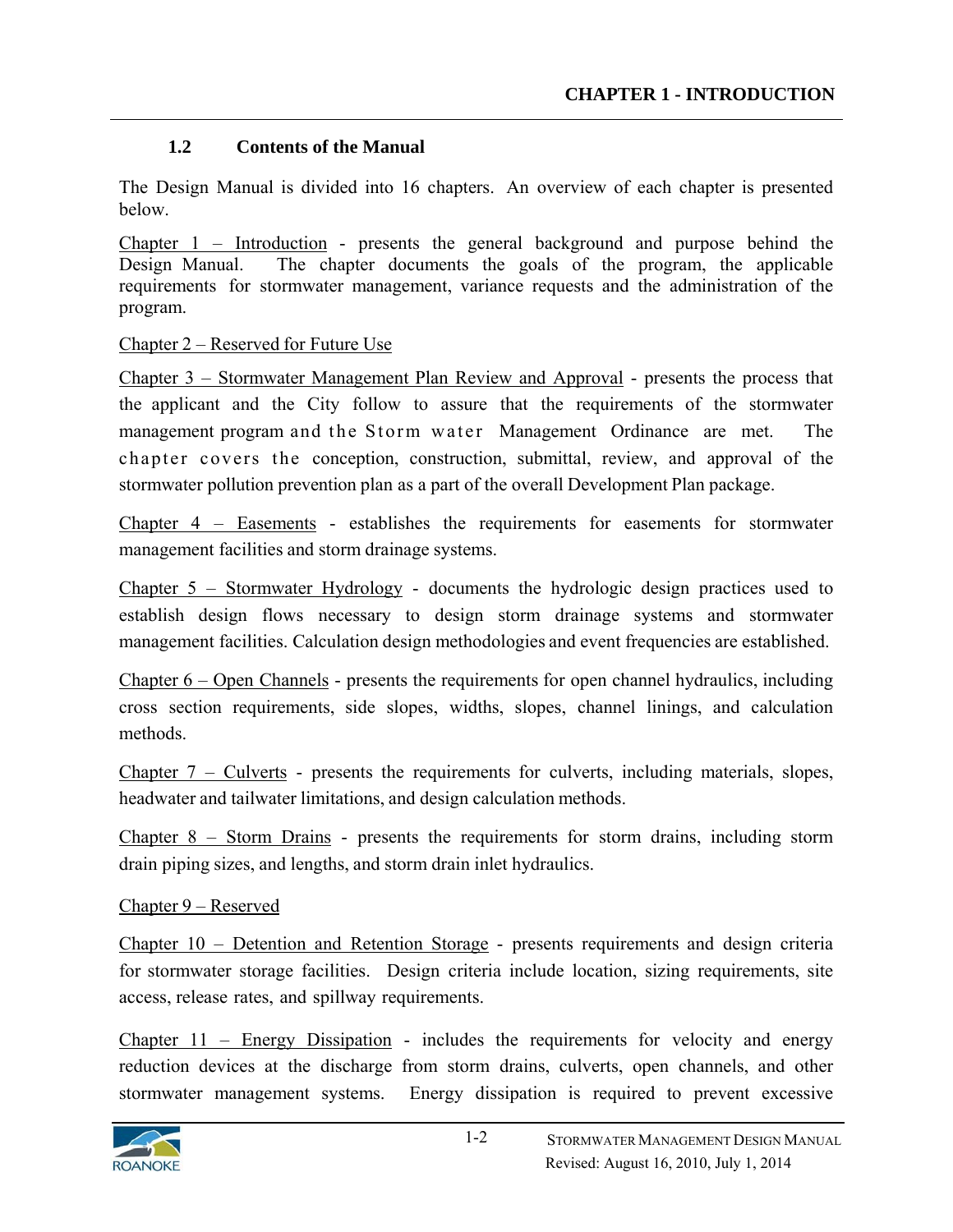velocities and erosion in downstream channels.

Chapter 12 – Stormwater Pollutant Removal Practices – includes information on BMPs.

Chapter 13 – Reserved for Future Use

Chapter 14 – Reserved for Future Use

Chapter 15 – Maintenance of Stormwater Management Facilities - presents the requirements for establishing a maintenance program for stormwater management facilities, and the establishment of a maintenance agreement to assure that stormwater management facilities are properly maintained.

Chapter 16 – Inspection and Enforcement - presents the inspection and enforcement procedures to ensure that construction of stormwater management facilities comply with the approved plans and are properly maintained post-construction.

#### **1.3 Authority**

The Design Manual provides the policies and procedures that implement the provisions of the City Code as they pertain to stormwater management, including storm drainage.

In the event that any part of this Design Manual is held to be illegal or void, this shall not have the effect of making illegal or void the Design Manual in its entirety, or any section thereof, which shall remain effective.

# **1.4 Applicability**

The requirements of this Design Manual apply to all subdivision, site plan, land development or land redevelopment activities that require a site development plan submittal, stormwater management plan submittal, or zoning, building, or land disturbance permit, except as exempted below.

The following activities are exempt from the stormwater performance criteria set by the Stormwater Management Ordinance and are not required to submit a stormwater management plan:

- (1) Permitted surface or deep mining operations and projects, or oil and gas operations and projects conducted under the provisions of Title 45.1 of the Code of Virginia;
- (2) Clearing of lands specifically for agricultural purposes and the management, tilling, planting, or harvesting of agricultural, horticultural, or forest crops, livestock feedlot operations, or as additionally set forth by the State Board in regulations, including engineering operations as follows: construction of terraces, terrace outlets, check dams,

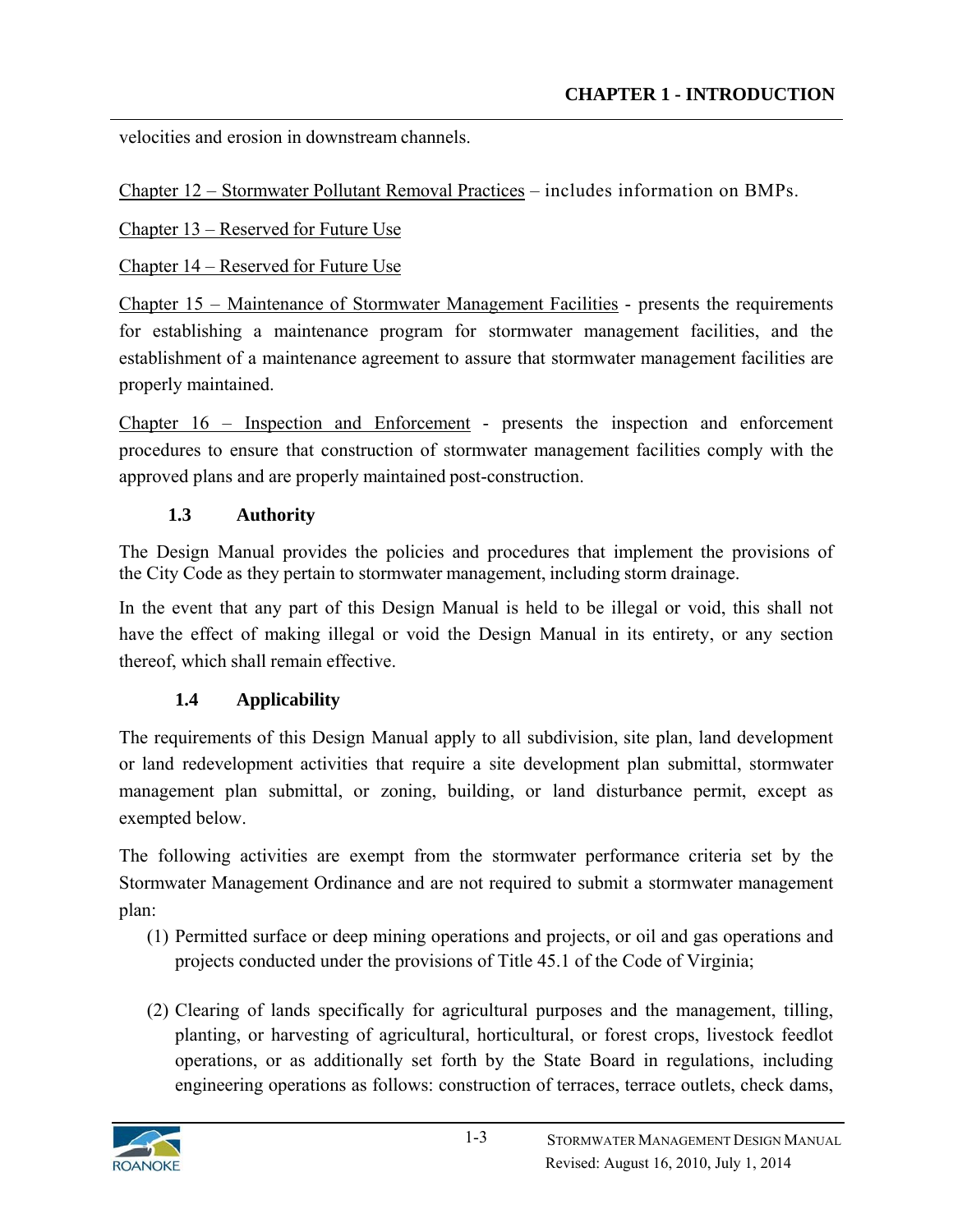desilting basins, dikes, ponds, ditches, strip cropping, lister furrowing, contour cultivating, contour furrowing, land drainage, and land irrigation; however, this exception shall not apply to harvesting of forest crops unless the area on which harvesting occurs is reforested artificially or naturally in accordance with the provisions of Chapter 11 (§ 10.1-1100 et seq.) of Title 10.1 of the Code of Virginia or is converted to bona fide agricultural or improved pasture use as described in Subsection B of § 10.1-1163 of Article 9 of Chapter 11 of Title 10.1 of the Code of Virginia;

- (3) Single-family residences separately built and disturbing less than one acre and not part of a larger common plan of development or sale, including additions or modifications to existing single-family detached residential structures
- (4) Land disturbing activities that disturb less than ten thousand square feet (10,000 sf) of land area, except for activities that are a part of a larger common plan of development or sale that is 1 acre or greater of disturbance.
- (5) Linear Development projects, provided that less than 1 acre of land will be disturbed.
- (6) Discharges to a sanitary sewer or a combined sewer system;
- (7) Activities under a State or federal reclamation program to return an abandoned property to an agricultural or open land use;
- (8) Routine maintenance that is performed to maintain the original line and grade, hydraulic capacity, or original construction of the project. The paving of an existing road with a compacted or impervious surface and reestablishment of existing associated ditches and shoulders shall be deemed routine maintenance if performed in accordance with this Subsection; and
- (9) Conducting land-disturbing activities in response to a public emergency where the related work requires immediate authorization to avoid imminent endangerment to human health or the environment. In such situations, the Administrator shall be advised of the disturbance within seven days of commencing the land-disturbing activity and compliance with the administrative requirements of Subsection (a) is required within 30 days of commencing the land-disturbing activity.

The design criteria for stormwater management facilities and storm drainage systems apply to both public and private facilities unless the Design Manual specifically states otherwise.

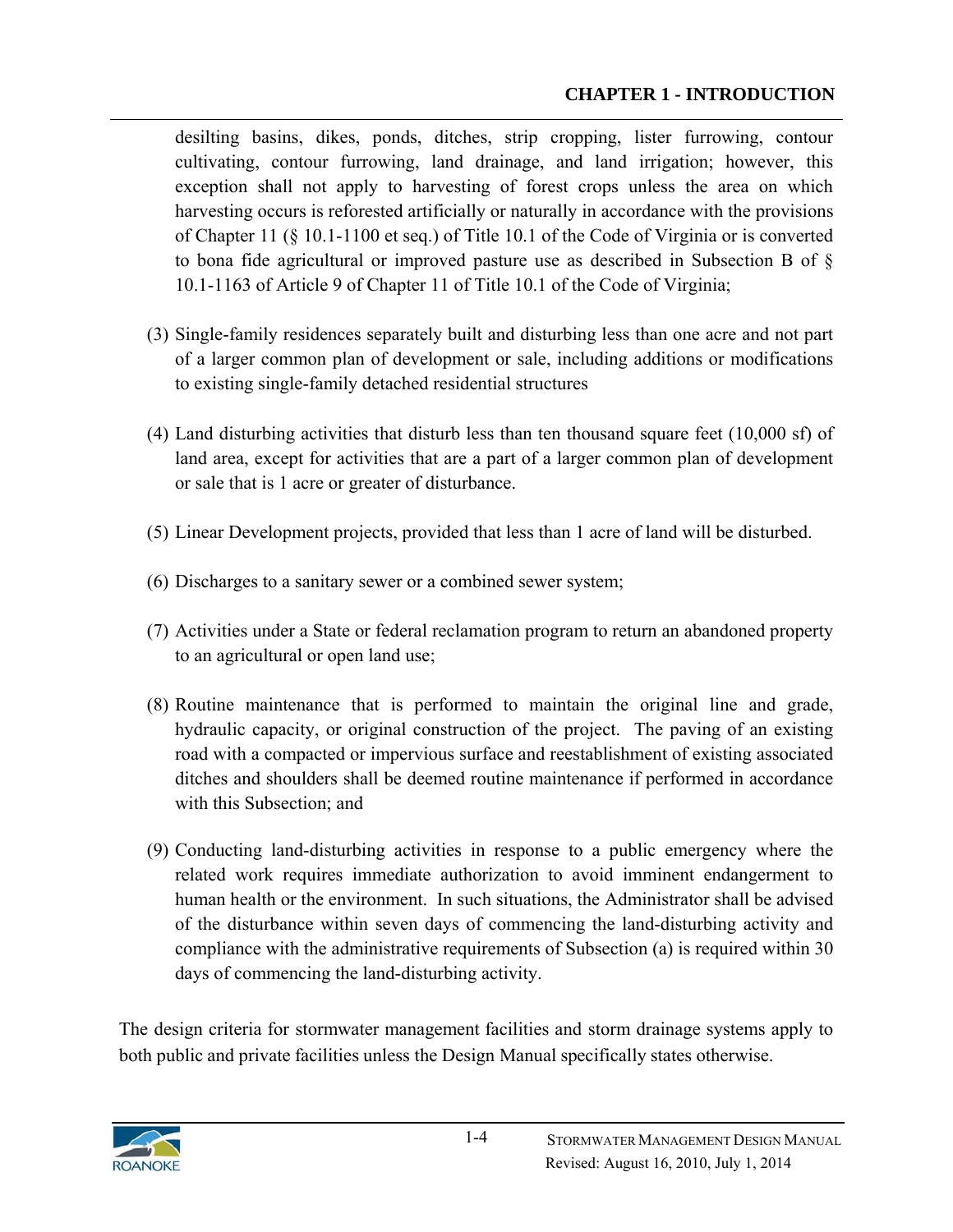Any additions, extensions, or modifications to a development which was previously exempt under item 4 of this section, shall provide stormwater management for the entire combined development when the exemption limitations are exceeded. This applies only to additions, extensions, or modifications to a development within two years of completion of the originally proposed development. This time frame limitation does not apply to single family or two family dwellings.

Portions of this Design Manual apply to maintenance and repair of stormwater management facilities and other best management practices after construction is completed.

#### **1.5 Administration**

#### **1.5.1 General**

The policies and procedures contained within this Design Manual shall be administered by the Program Administrator in the City's Department of Planning Building and Development. The Administrator shall be the Director or other staff appointed by the Director.

#### **1.5.2 Manual Amendments**

This Design Manual will be periodically amended, as necessary to address:

- Changes in technology.
- Changes in accepted construction practices.
- Changes in Federal and/or State requirements.
- Items that require clarification to avoid confusion.
- Development issues that potentially impact public health, safety and welfare

Amendments to this Design Manual will be posted on the City website, www.roanokeva.gov, and will become effective on the date listed on the website. It is the manual user's responsibility to check the website and verify that they have the latest requirements.

# **1.5.3 Exceptions**

Requests for variance exceptions of any provisions of this Design Manual shall be made in writing to the Administrator. The exception request shall clearly identify the Design Manual provision that is desired to be modified; the justification to support the issuance of an exception, and the alternative measures that are proposed to meet the intent of the Design Manual. All requests for an exception will receive a written response outlining the reasons for approval, or denial, within 30 days of receipt of all information requested by the

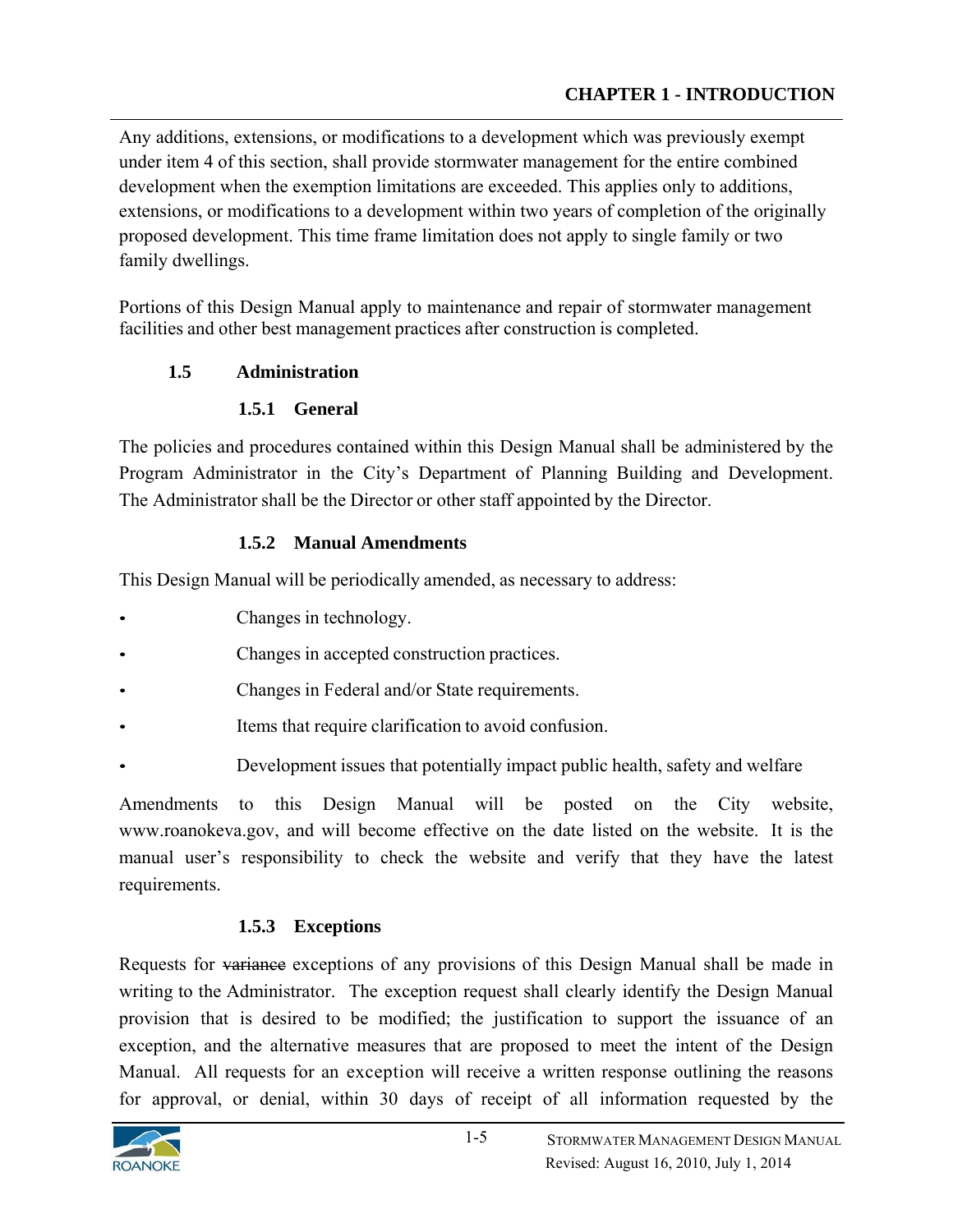Administrator. In reviewing the request, the Administrator shall closely examine the proposed development and evaluate the exception request based on the conditions set forth in Chapter 11.6, Stormwater Management, Article III, Section 11.6-302 of the Code of the City (1979), as amended.

# **1.5.4 Appeal of Decisions**

Appeals of decisions may be filed in accordance with the procedures provided in Chapter 11.6, Stormwater Management, Article III, Section 11.6-501 of the Code of the City of Roanoke (1979), as amended.

# **1.6 Erosion and Sediment Control**

Effective erosion and sediment control during land development and redevelopment activities is important to support the goals of minimizing and mitigating adverse effects and to allow the proper long-term operation of many stormwater management facilities.

Erosion and sediment control shall comply with the Erosion and Sediment Control Ordinance and the requirements of the Virginia Erosion and Sediment Control Handbook, Current Edition, as amended.

# **1.7 Approvals and Permits**

The applicant is responsible for acquiring all required approvals and permits.

# **1.7.1 Local Approvals and Permits**

The review and approval of stormwater management plans shall be an integral part of the overall review of site plans. For preparation and submittal of stormwater management plans and the approval process, see Chapter 3.

# **1.7.2 VSMP Permit**

As of September 13, 2011 new stormwater management regulations became effective. These regulations require that all MS-4 localities in Virginia adopt local Virginia Stormwater Management Programs (VSMPs). The City of Roanoke's VSMP authority is effective July 1, 2014. The Department of Environmental Quality's role in the approval of land disturbing activities will be to provide coverage under the General Permit for Discharges of Stormwater

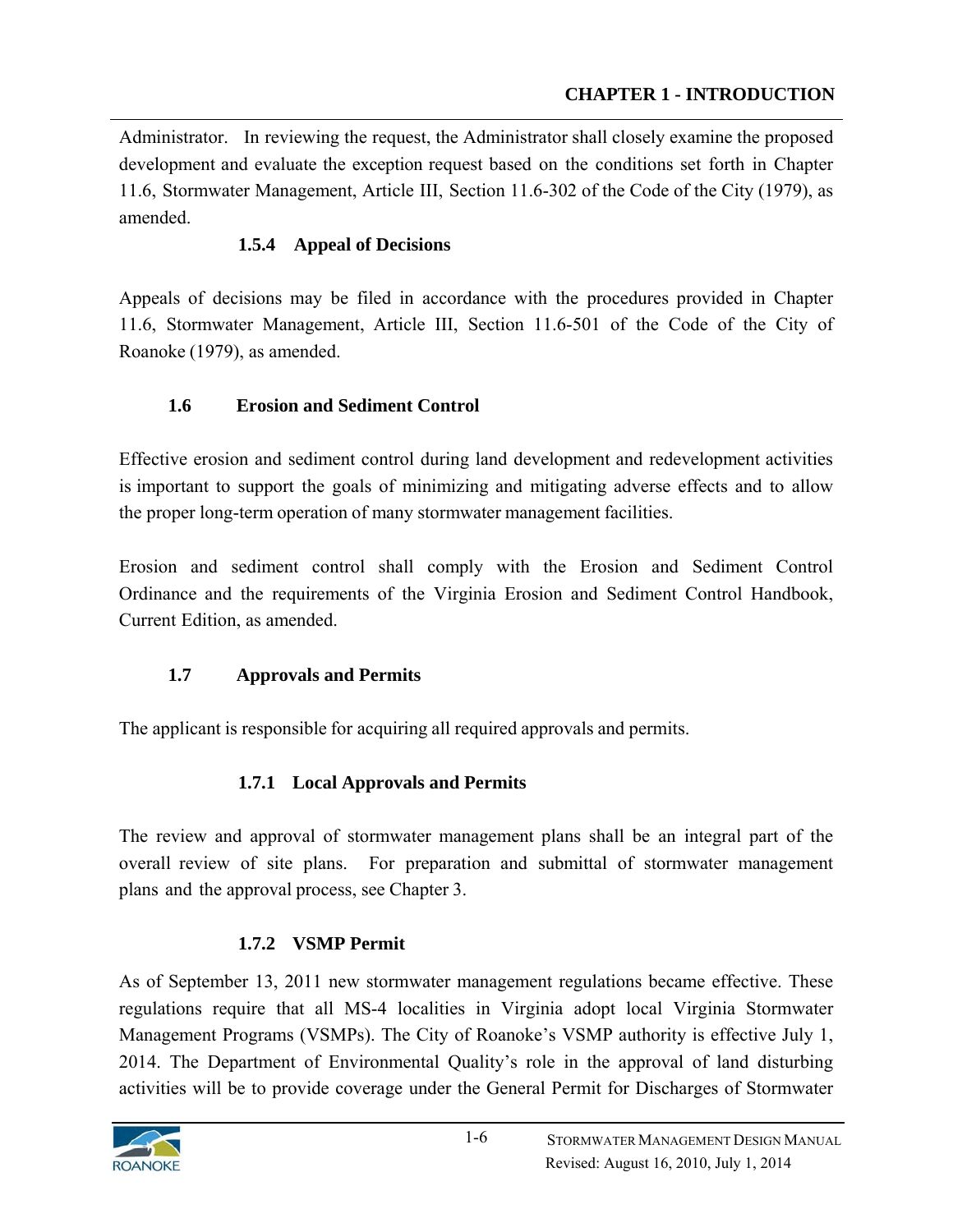from Construction activities, for projects over 1 acre of disturbance. Once general permit coverage is obtained, if required, the City of Roanoke will be authorized to issue a VSMP Authority Permit for land disturbance actives.

#### **1.7.3 Joint Permit Application**

Wetlands and streams are protected under several Federal and State programs. Whenever jurisdictional wetlands or streams are impacted by land disturbing activities, a Joint Permit Application must be completed and filed with the Virginia Marine Resources Commission (VMRC). This permit must be obtained prior to issuance of a VSMP Authority Permit. VMRC will distribute the joint permit application to The U.S. Army Corps of Engineers (USACE) and the Virginia Department of Environmental Quality (DEQ). The USACE and DEQ will consult with other Federal and State agencies in processing the permit application. Upon receipt of an acceptable application the following permits may be issued:

- USACE Federal Section 404 Permit
- DEQ Water Protection Permit
- VMRC Permit

#### **1.8 Reference Sources**

This Design Manual was written to serve as a supplement to existing state design manuals that address proper stormwater management design techniques, and not to replace them. In the case of a contradiction or conflict, the more stringent requirement shall apply.

The requirements of the following state design manuals and standards are incorporated into this Design Manual by reference.

• Virginia Stormwater Management Handbook, Volumes I and II, prepared by the Virginia Department of Environmental Qualtiy, first edition dated 1999 and second edition dated 2013, as amended. Hereafter throughout this Design Manual referred to as the VA SWM Handbook first edition or second edition.

• Virginia Department of Transportation Drainage Manual, prepared by the Hydraulics Section of the Virginia Department of Transportation, dated 2002 or latest version, as amended. Hereafter throughout this Design Manual referred to as the VDOT Drainage Manual.

• Virginia Department of Transportation Road and Bridge Standards, Volumes I and II, prepared by the Virginia Department of Transportation, dated 2001 or latest version, as

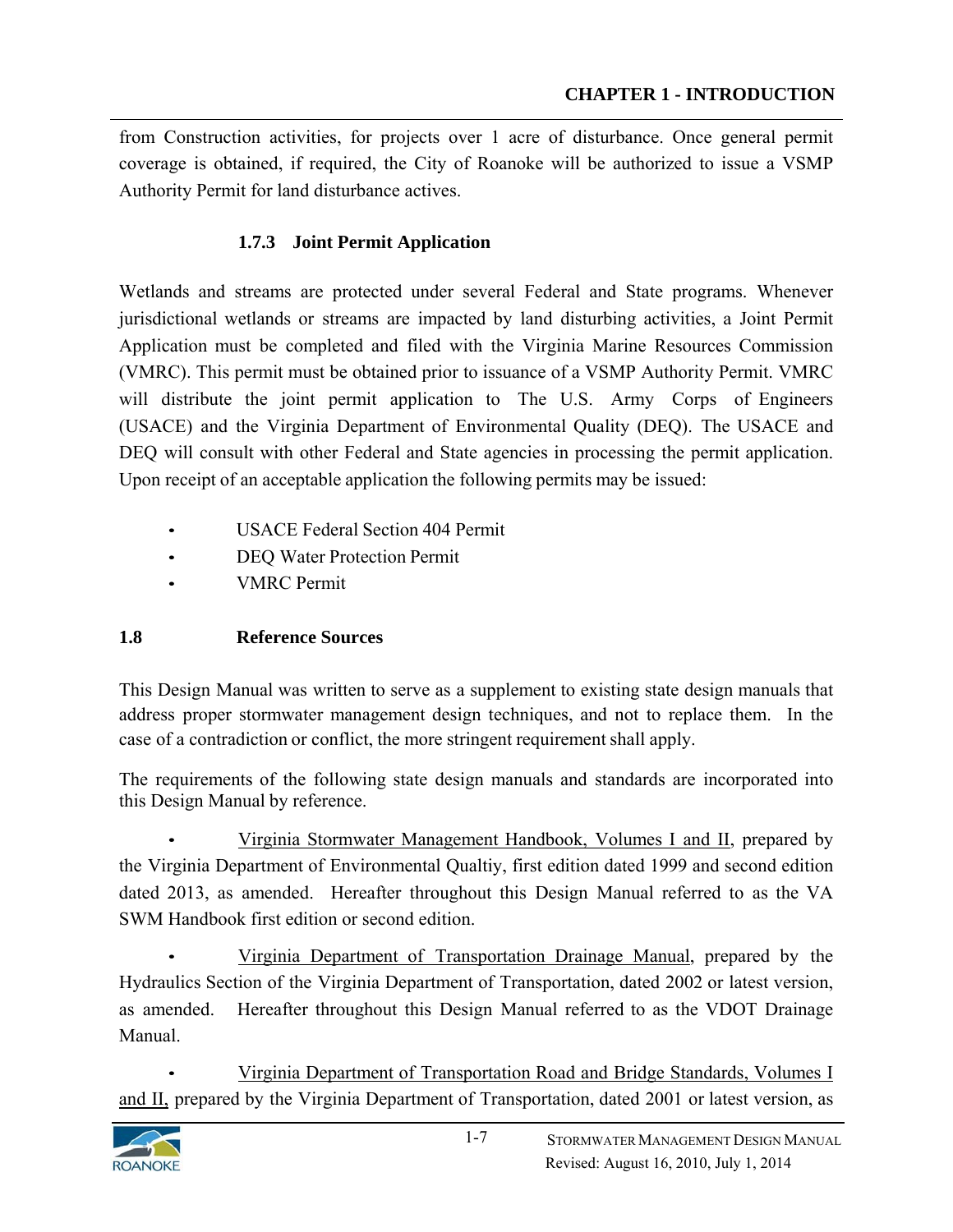amended. Hereafter throughout this Design Manual referred to as the VDOT Standards.

• Virginia Department of Transportation Road and Bridge Specifications, prepared by the Virginia Department of Transportation, dated 2002 or latest version, as amended. Hereafter throughout this Design Manual referred to as the VDOT Specifications.

• Virginia Erosion and Sediment Control Handbook, prepared by the Virginia Department of Environmental Quality, dated 1992 or latest version, as amended. Hereafter throughout this Design Manual referred to as the VA E&SC Handbook.

• Virginia Stormwater BMP Clearinghouse Website, prepared by the Virginia Department of Environmental Quality, located at http://vwrrc.vt.edu/SWC/index.html

# **1.9 Acronyms and Abbreviations Used**

For clarification, the following is a listing of abbreviations, and acronyms used in stormwater management and throughout this Design Manual.

A – Drainage area, acres (stormwater hydrology)

A – Cross section area, square feet (open channel or pipe hydraulics)

Administrator – Program Administrator for the City of Roanoke or designee as appointed by the Director to administer and enforce the requirements of Chapter 11.4, Stormwater Management of the Code of the City of Roanoke (1979), as amended and this Manual.

| $B -$        | VDOT rainfall coefficient, no units (stormwater hydrology)             |
|--------------|------------------------------------------------------------------------|
| $BMP -$      | Best management practice                                               |
| $C -$        | Runoff coefficient, no units (stormwater hydrology)                    |
| $C_f-$       | Saturation factor, no units (stormwater hydrology)                     |
| $City -$     | City, Virginia                                                         |
| $CMP -$      | Corrugated metal pipe                                                  |
| $CN -$       | Curve Number (stormwater hydrology)                                    |
| $D -$        | VDOT rainfall coefficient, no units (stormwater hydrology)             |
| $DCR -$      | Virginia Department of Conservation and Recreation                     |
| $D_e -$      | Critical duration, minutes (stormwater hydrology)                      |
| $DEQ -$      | Virginia Department of Environmental Quality                           |
| $Director -$ | Director of the City's Department of Planning Building and Development |
| $E -$        | VDOT rainfall coefficient, no units (stormwater hydrology)             |

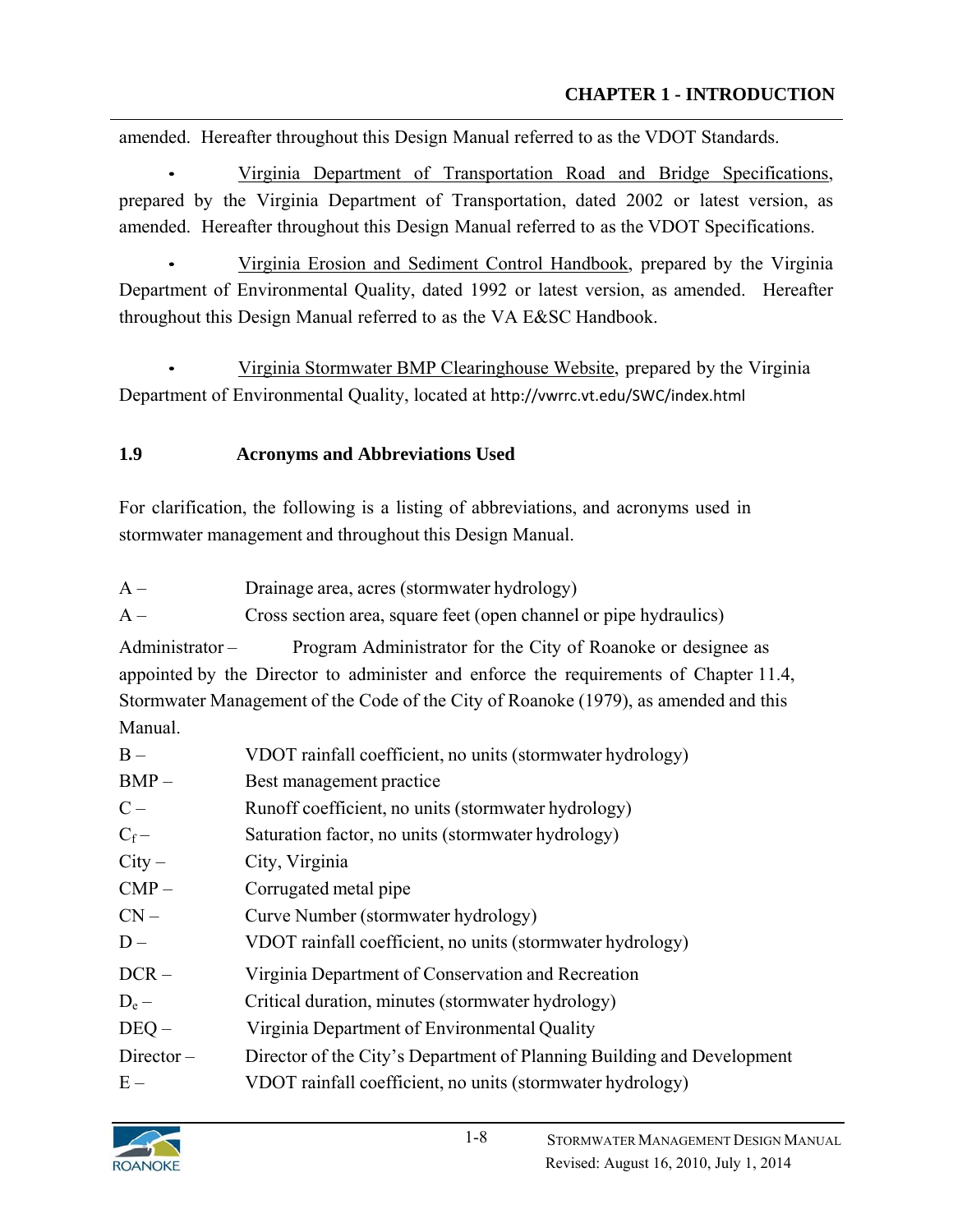#### **CHAPTER 1 - INTRODUCTION**

| <b>Federal Emergency Management Agency</b>                                                  |  |  |
|---------------------------------------------------------------------------------------------|--|--|
| Gravity coefficient, 32.2 feet/s <sup>2</sup>                                               |  |  |
| Height or depth of water, feet                                                              |  |  |
|                                                                                             |  |  |
| Head losses in piping and structures, feet (storm drain hydraulics)                         |  |  |
| High density polyethylene                                                                   |  |  |
| Hydraulic grade line                                                                        |  |  |
| Rainfall intensity, inches per hour (stormwater hydrology)                                  |  |  |
| Post-development impervious cover, percentage (water quality Simple                         |  |  |
| Method calculation)                                                                         |  |  |
| Existing impervious cover, percentage (water quality Simple Method                          |  |  |
|                                                                                             |  |  |
| Head loss coefficients for piping, no units                                                 |  |  |
| Pre-development pollutant loading, pounds per year (water quality Simple                    |  |  |
| Method calculation)                                                                         |  |  |
| Post-development pollutant loading, pounds per year (water quality                          |  |  |
| Simple Method calculation)                                                                  |  |  |
| Municipal Separate Storm Sewer System                                                       |  |  |
| Manning's equation roughness coefficient, no units (open channel and pipe hydraulics)       |  |  |
| National Flood Insurance Program                                                            |  |  |
| Stormwater flow, gallons per minute (gpm) or cubic feet per second (cfs)                    |  |  |
| Hydraulic radius, feet (open channel hydraulics)                                            |  |  |
| Stream bend radius, center, feet (open channel hydraulics)                                  |  |  |
| Stream bend radius, inside bank, feet (open channel hydraulics)                             |  |  |
| Stream bend radius, outside bank, feet (open channel hydraulics)                            |  |  |
| Responsible party – land owner or other individual(s) or organization(s) (e.g., home        |  |  |
| owners association) responsible for maintaining stormwater management facilities            |  |  |
| including but not limited to basins, other BMPs, storm drains, culverts, ditches and swales |  |  |
| in accordance with a maintenance agreement.                                                 |  |  |
| Slope, feet per feet (open channel or pipe hydraulics)                                      |  |  |
| Soil Conservation Service                                                                   |  |  |
| Time of concentration, hours (stormwater hydrology)                                         |  |  |
| Time to peak flow, hours (stormwater hydrology)                                             |  |  |
| Time to recede, hours (stormwater hydrology)                                                |  |  |
| Travel time, hours (stormwater hydrology)                                                   |  |  |
| U.S. Army Corps of Engineers                                                                |  |  |
|                                                                                             |  |  |